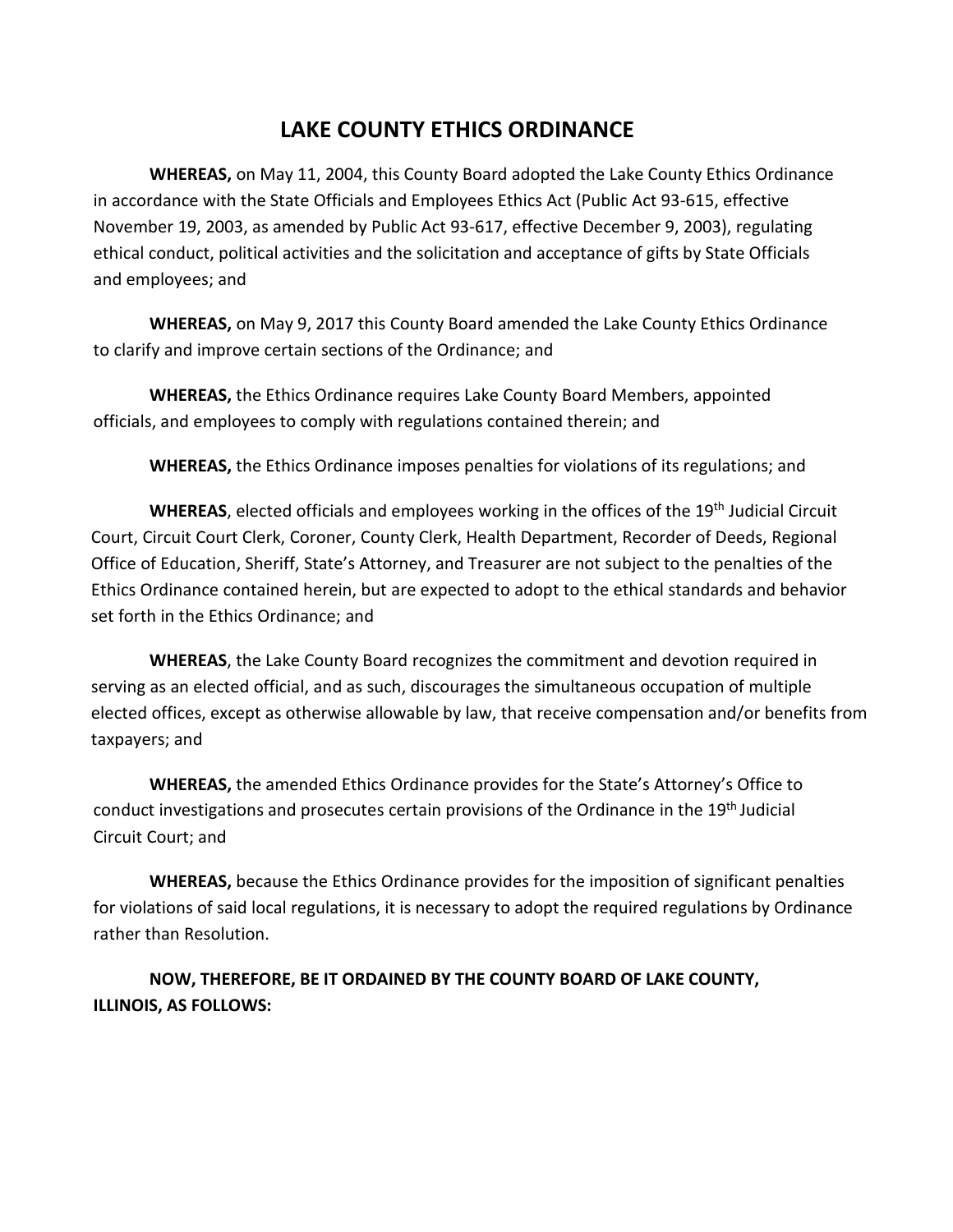# **ETHICS ORDINANCE FOR THE COUNTY OF LAKE, ILLINOIS**

**BE IT ORDAINED** by the County Board of the County of Lake, Illinois:

## **PURPOSE**

The Illinois General Assembly has enacted the State Officials and Employees Ethics Act (Public Act 93‐ 615, effective November 19, 2003, as amended by Public Act 93‐617, effective December 9, 2003), which is a comprehensive revision of State statutes regulating ethical conduct, political activities and the solicitation and acceptance of gifts by State officials andemployees.

The Act requires all units of local government to adopt ordinances or resolutions regulating the political activities of, and the solicitation and acceptance of gifts by, the officers and employees of such units "in a manner no less restrictive" than the provisions of the Act.

The clear intention of the Act requires units of local government to implement regulations that are at least as restrictive as those contained in the Act, and to impose penalties for violations of those regulations that are equivalent to those imposed by the Act, notwithstanding that such penalties may exceed the general authority granted to units of local government to penalize ordinance violations.

The clear intention of the Act provides units of local government with all authority necessary to implement its requirements on the local level regardless of any general limitations on the power to define and punish ordinance violations that might otherwise be applicable.

Furthermore, it is the goal of the county board and its chair to provide equitable, efficient, effective, and honest government. These goals thereby create and enhance an environment where county officials and employees can administer county services with integrity and objectivity. The purpose of this ordinance is to provide a framework for the ethical and legal standards that county officers and employees must follow while conducting county business.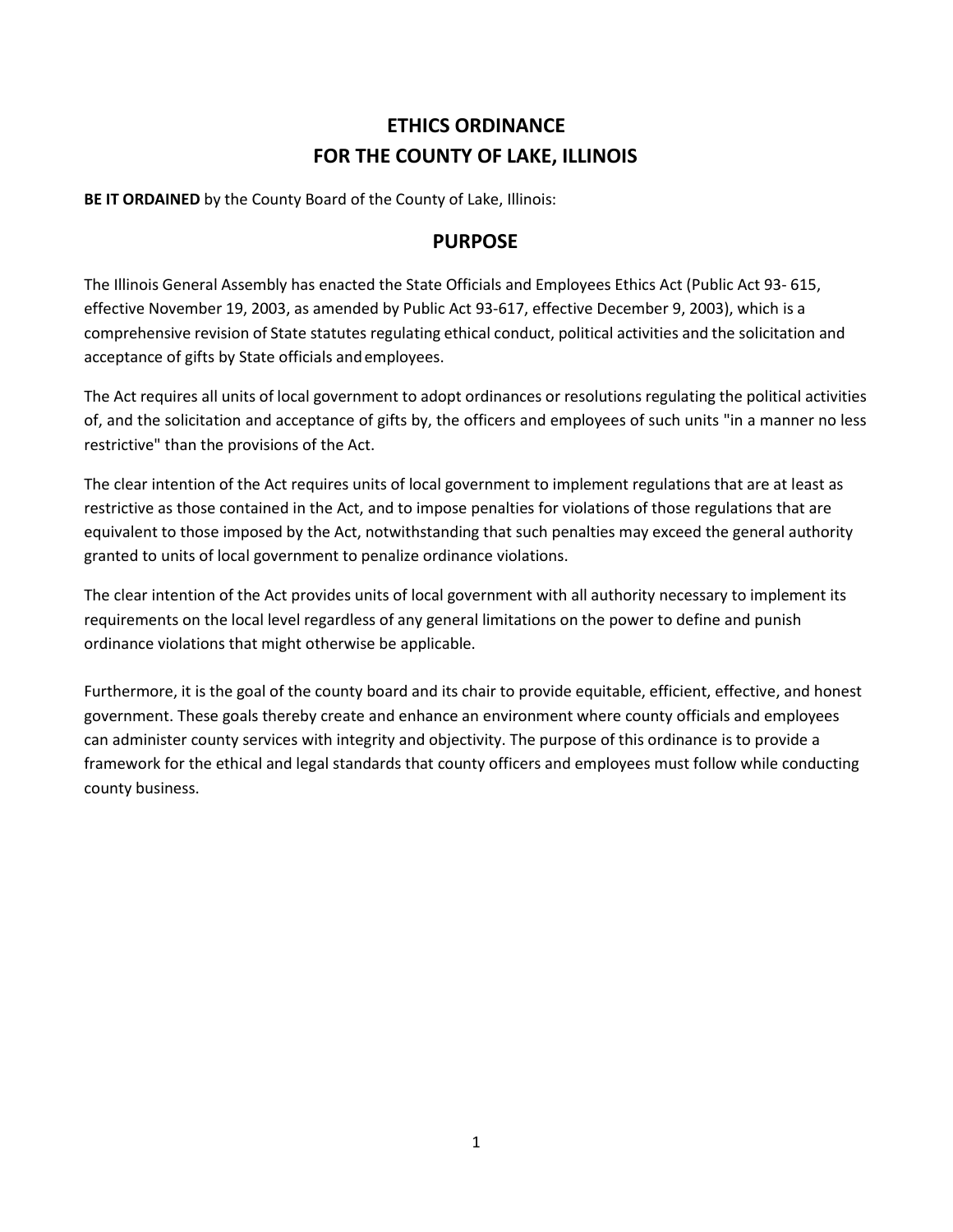## **ARTICLE 1 DEFINITIONS**

Section 1-1. For purpose of this ordinance, the following terms shall be given these definitions:

"Appointed Official" means a person who is selected by the County Board or County Chairperson to serve on a Committee or other group whose purpose is to provide recommendations, advice and/or guidance to the Lake County Board.

"Campaign for elective office" means any activity in furtherance of an effort to influence the selection, nomination, election or appointment of any individual to any federal, State or local public office or office in a political organization, or the selection, nomination, or election of Presidential or Vice Presidential electors, but does not include activities:

- 1) Relating to the support or opposition of any executive, legislative, or administrative action;
- 2) Relating to collective bargaining, or;
- 3) That are otherwise in furtherance of the person's official duties.

"Candidate" means a person who filed nominating papers or petitions for nomination or election to an elected office within Lake County, or who has been appointed to fill a vacancy in nomination in Lake County, and who remains eligible for placement on the ballot at a regular election, as defined in sections 1‐3 of the Election Code (10 ILCS 5/1‐3) as amended.

"Collective Bargaining" has the same meaning as that term is defined in Section 3 of the Illinois Public Labor Relations Act (5 ILCS 315/3) as amended.

"Compensated time" means, with respect to an employee, any time worked by or credited to the employee that counts toward any minimum work time requirement imposed as a condition of his or her employment, but for purposes of this Ordinance, does not include any:

- 1) Designated holidays;
- 2) Vacation periods;
- 3) Personal time;
- 4) Compensatory time off; or
- 5) Any period when the employee is on a leave of absence.

With respect to officers or employees whose hours are not fixed, "compensated time" includes any period of time when the officer is on premises under the control of the employer and any other time when the officer or employee is executing his or her official duties, regardless of location.

"Compensatory time off" means authorized time off earned by or awarded to an employee to compensate in whole or in part for time worked in excess of the minimum work time required of that employee as a condition of his or her employment.

"Contribution" has the same meaning as that term is defined in section 9‐1.4 of the Election code (10 ILCS 5/9‐ 1.4) as amended.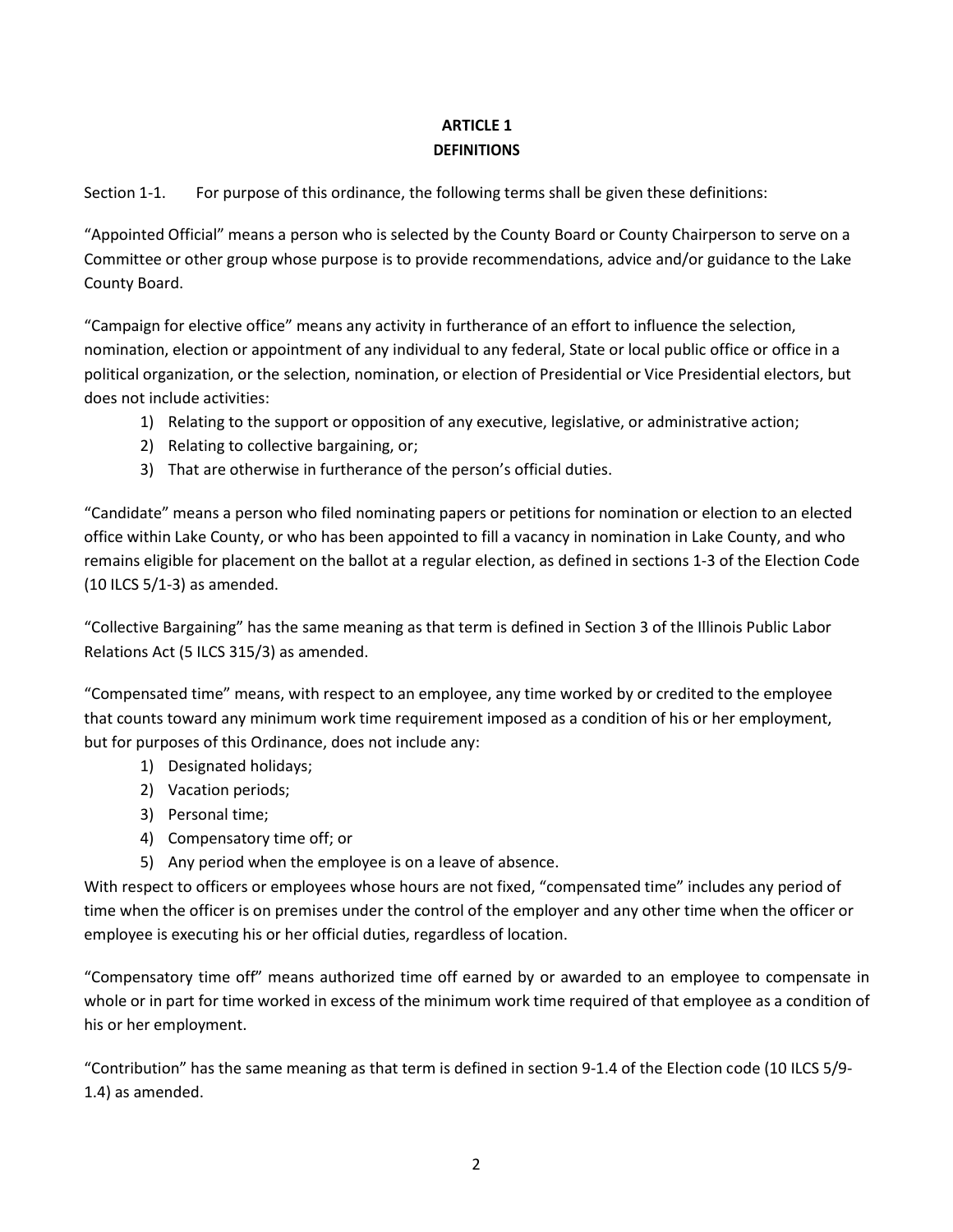"Department head" means an employee appointed by the County Board under the direct supervision of the County Administrator to supervise an authorized County Department.

"Employee" means a person employed by Lake County, whether on a full‐time or part time basis or pursuant to a contract, whose duties are subject to the direction and control of an employer with regard to the material details of how the work is to be performed, but does not include an independent contractor.

"Employer" means Lake County.

"Gift" means any gratuity, discount, entertainment, hospitality, loan, forbearance, or other tangible or intangible item having monetary value including, but not limited to, cash, food and drink, and honoraria for speaking engagements related to or attributable to government employment or the official position of an officer or employee. "Gift" shall not include anything given or received by a law enforcement officer in the course of an undercover investigation if the officer has no intent to retain such gift personally.

"Family Member" means spouse (including civil union partners), son, step-son, daughter, step-daughter, parent, grandparent, step-parent, brother, step-brother, sister, step-sister and in-laws (to include parent, grandparent, sister, brother, son, and daughter), relatives residing in the same residence and offspring born to any family members listed above.

"Immediate Family Member" means spouse, son, daughter, parent-in‐law, or parent.

"Leave of absence" means any period during which an employee does not receive:

- 1) Compensation for employment;
- 2) Service credit towards pension benefits, and;
- 3) Health insurance benefits paid by the employer.

"Officer" means a person who holds, by election or appointment, an office created by statute or ordinance, regardless of whether the officer is compensated for service in his or her official capacity.

"Political activity" means any activity in support of or in connection with any campaign for elective office or any political organization, but does not include activities:

- 1) Relating to the support or opposition of any executive, legislative, or administrative action;
- 2) Relating to collective bargaining, or;
- 3) That are otherwise in furtherance of the person's officialduties.

"Political organization" means a party, committee, associate, fund or other organization (whether or not incorporated) that is required to file a statement of organization with the State Board of Elections or a county clerk under Section 9‐3 of the Election Code (10 ILCS 5/9‐3) as amended, but only with regard to those activities that require filing with the State Board of Elections or a county clerk.

"Prohibited political activity" means:

1) Preparing for, organizing, or participating in any political meeting, political rally, political demonstration, or political event.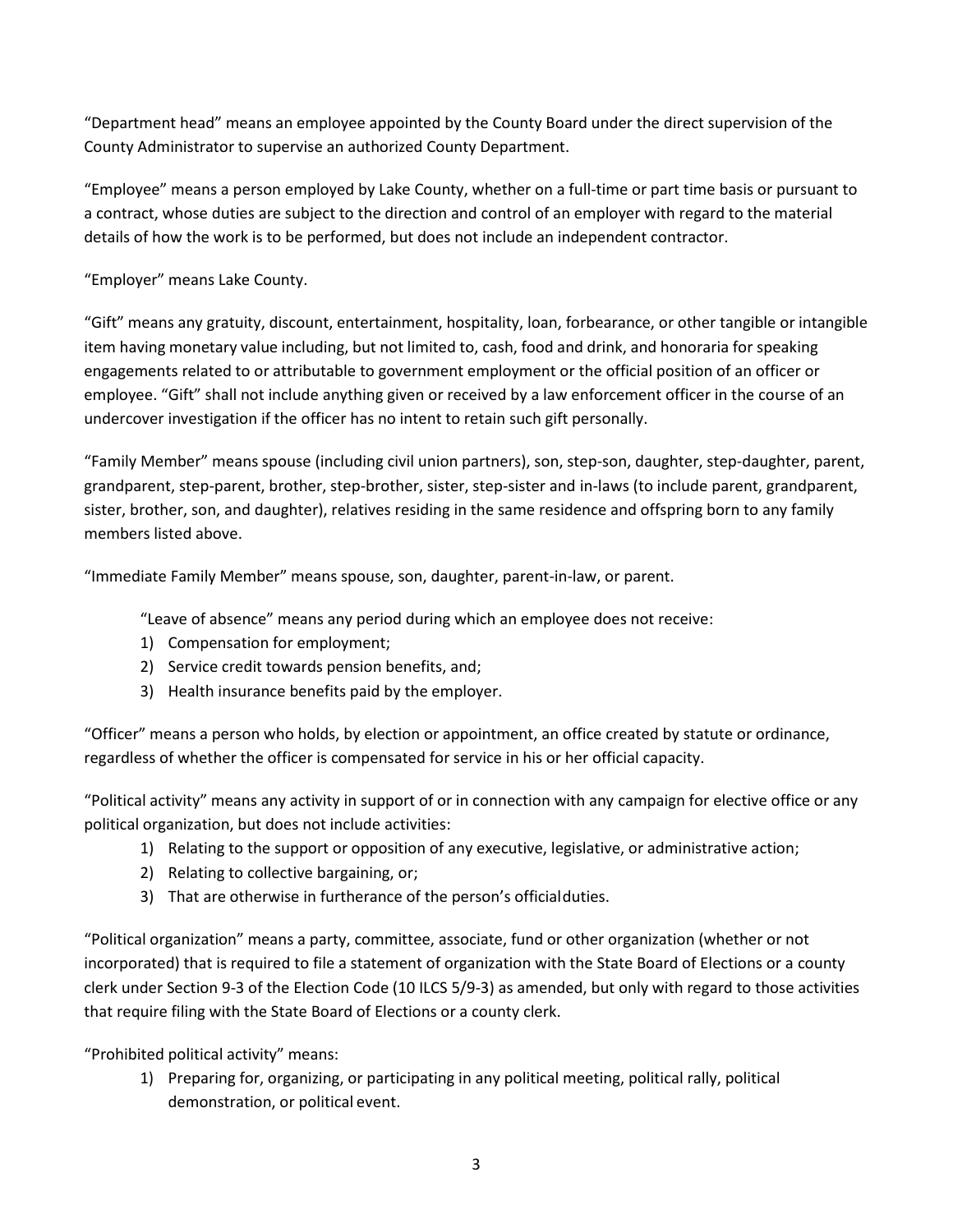- 2) Soliciting contributions, including but not limited to the purchase of, selling, distributing, or receiving payment for tickets for any political fundraiser, political meeting, or other political event.
- 3) Soliciting, planning the solicitation of, or preparing any document or report regarding anything of value intended as a campaign contribution.
- 4) Planning, conducting, or participating in public opinion polls in connection with a campaign for elective office or on behalf of a political organization for political purposes or for or against any referendum question.
- 5) Surveying or gathering information from potential or actual voters in an election to determine probable vote outcome in connection with a campaign for elective office or on behalf of a political organization for political purposes or for or against any referendum question.
- 6) Assisting at the polls on election day on behalf of any political organization or candidate for elective office or for or against any referendumquestion.
- 7) Soliciting votes on behalf of a candidate for elective office or a political organization or for or against any referendum question or helping in an effort to get voters tothe polls.
- 8) Initiating for circulation, preparing, circulating, reviewing or filing any petition on behalf of a candidate for elective office or for or against any referendumquestion.
- 9) Making contributions on behalf of any candidate for elective office in thatcapacity or in connection with a campaign for elective office.
- 10) Preparing or reviewing responses to candidate questionnaires in connection with a campaign for elective office or on behalf of a political organization for political purposes.
- 11) Distributing, preparing for distribution, or mailing campaign literature, campaign signs, or other campaign material on behalf of any candidate for elective office or for or against any referendum question.
- 12) Campaigning for any elective office or for or against any referendumquestion.
- 13) Managing or working on a campaign for elective office or for or against any referendum question.
- 14) Serving as a delegate, alternate, or proxy to a political party convention.
- 15) Participating in any recount or challenge to the outcome of any election.

"Prohibited source" means any person or entity who:

- 1) Is seeking official action (i) by the member or officer or (ii) in the case of an employee, by the employee or by the member, officer, State agency, or other employee directing the employee;
- 2) Does business or seeks to do business (i) with the member or officer or (ii) in the case of an employee, with the employee or with the member, officer, State agency, or other employee directing the employee;
- 3) Conducts activities regulated (i) by the member or officer or (ii) in the case of an employee, by the employee or by the member, officer, State agency, or other employee directing the employee;
- 4) Has interests that may be substantially affected by the performance or non-performance of the official duties of the member, officer, or employee;
- 5) Is registered or required to be registered with the Secretary of State under the Lobbyist Registration Act, except that an entity not otherwise a prohibited source does not become a prohibited source merely because a registered lobbyist is one of its members or serves on its board of directors; or
- 6) Is an agent of or an immediate family member who is living with a "prohibited source".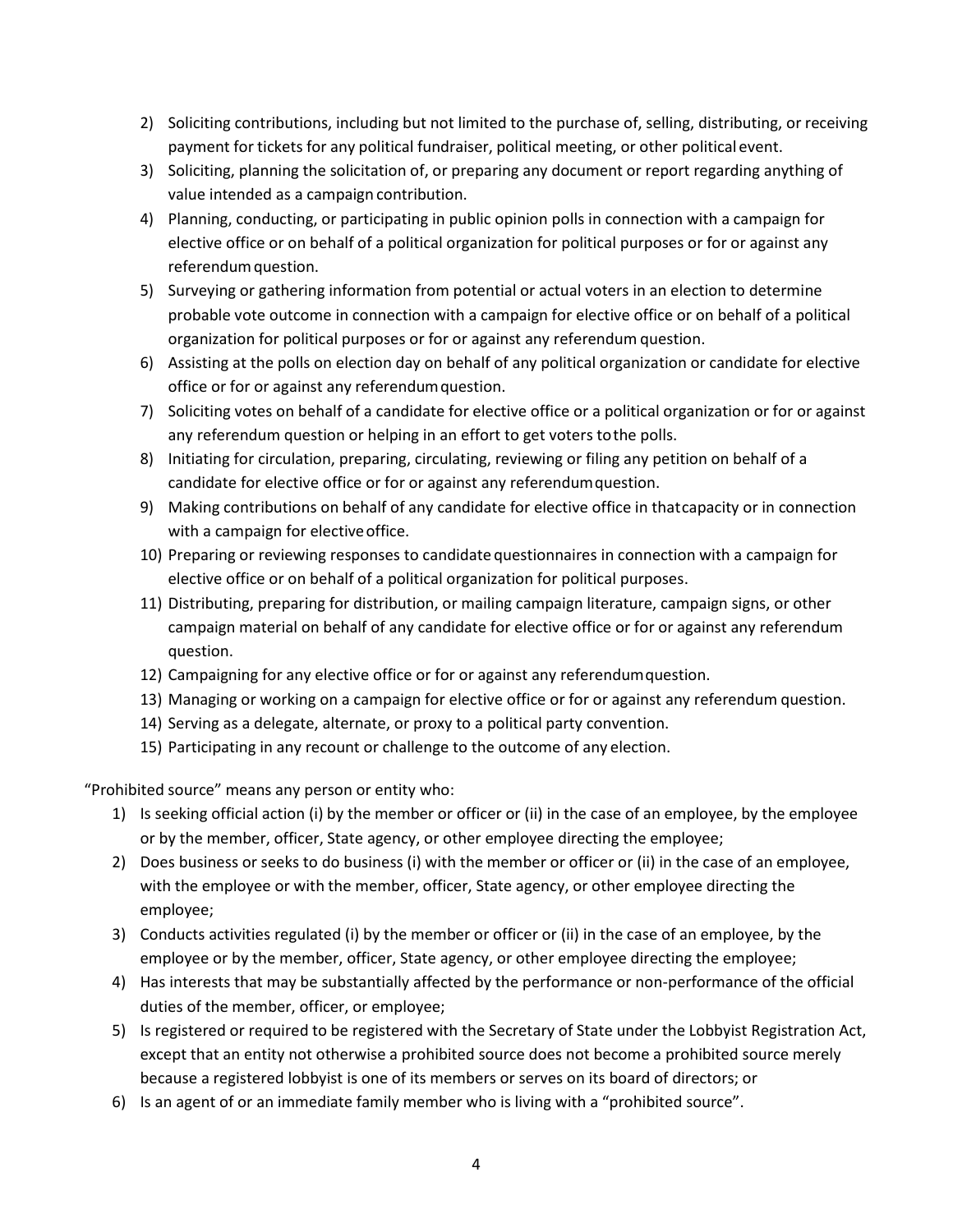"Supervisor" means an appointed employee who is responsible for supervising the work of one or more employees and who themselves are under the supervision of a department head.

## **ARTICLE 2 PROHIBITED POLITICAL ACTIVITIES**

#### Section 2-1. Prohibited political activities.

- 1) No officer or employee shall intentionallyperform any prohibited political activity during any compensated time, as defined herein. No officer or employee shall intentionally use any property or resources of Lake County in connection with any prohibited political activity.
- 2) At no time shall any officer or employee intentionally require any other officer or employee to perform any prohibited political activity (i) as part of that officer or employee's duties, (ii) as a condition of employment, or (iii) during any compensated time off.
- 3) No officer or employee shall be required at any time to participate in any prohibited political activity in consideration for that officer or employee being awarded additional compensation or any benefit, whether in the form of a salary adjustment, bonus, compensatory time off, continued employment or otherwise, nor shall any officer or employee be awarded additional compensation or any benefit in consideration for his or her participation in any prohibited political activity.
- 4) Nothing in this Section prohibits activities that are permissible for an officer or employee to engage in as part of his or her official duties, or activities that are undertaken by an officer or employee on a voluntary basis which are not prohibited by thisOrdinance.
- 5) No person either (i) in a position that is subject to recognized merit principles of public employment or (ii) in a position the salary for which is paid in whole or in part by federal funds and that is subject to the Federal Standards for a Merit System of Personnel Administration applicable to grant‐ in‐aid programs, shall be denied or deprived or employment or tenure solely because he or she is a member or an officer of a political committee, of a political party, or of a political organization or club.

#### **ARTICLE 3**

## **COUNTY BOARD MEMBERS, APPOINTED OFFICIALS, AND DEPARTMENT HEADS INFLUENCING HIRING DECISIONS OR VENDOR SELECTIONS**

Section 3‐1. County Board Members and appointed officials influencing hiring decisions and vendor selection. No County BoardMember or appointed official shall use his or her position to influence or attempt to influence, in any way, hiring officials to employ particular candidates who have applied for position vacancies or to create employment opportunities specifically for a particular individual. No County Board Member or appointed official shall use his or her position to influence or attempt to influence, in any way, purchasing officials to select a particular vendor to perform contracted service for the County or to create opportunities to benefit a specific vendor. County Board Members or appointed officials shall not initiate contact with departments regarding matters related to hiring and purchasing selections. County Board Members or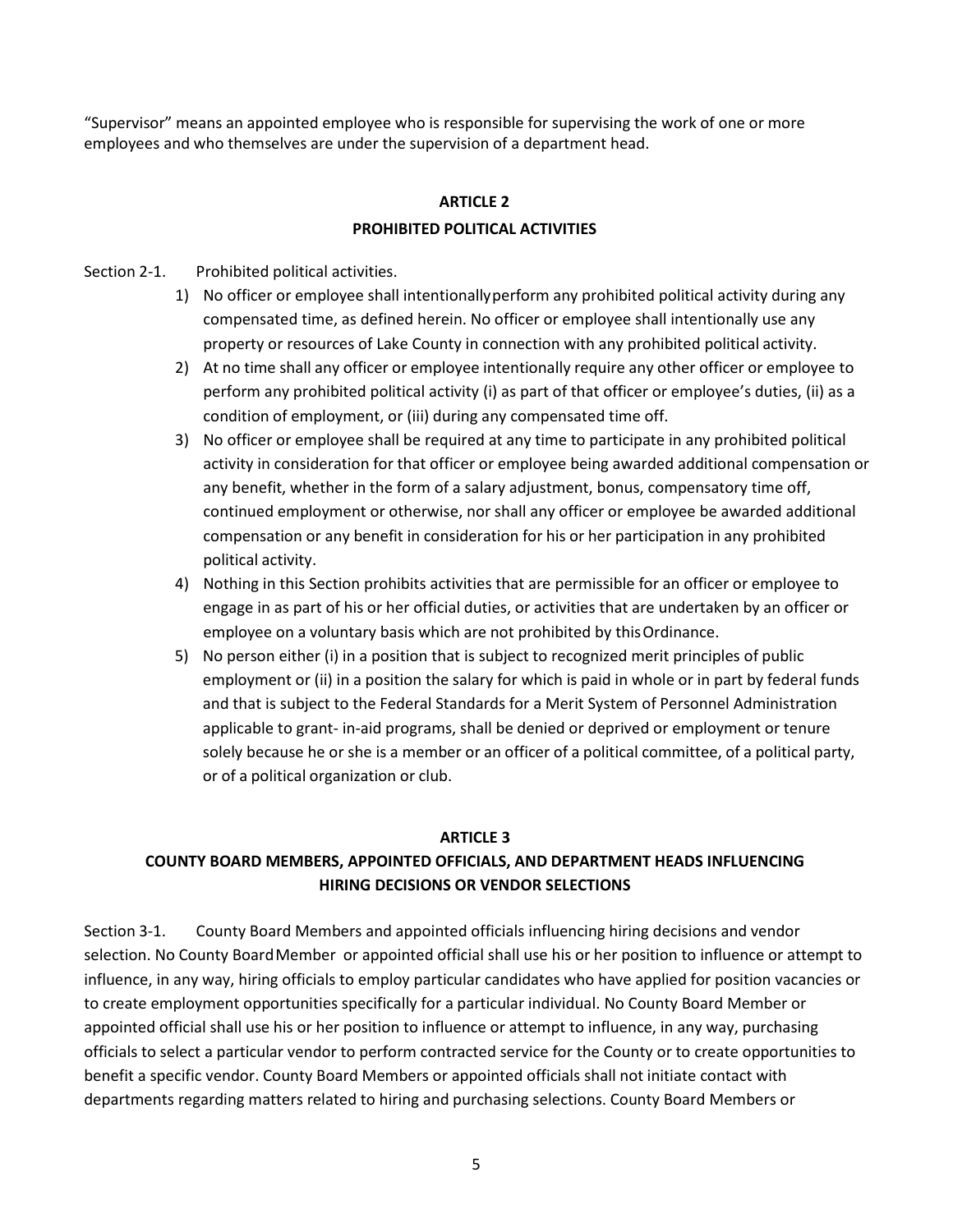appointed officials may provide a verbal reference if contacted and requested by a staff member responsible for making the hiring or purchasingselection.

County Board members or appointed officials shall not be eligible to participate on a committee or panel charged with making purchasing recommendations/decisions if the member or official, or his or her family member, has a financial interest in the purchasing decision.

County Board members or appointed officials shall not be eligible to participate on acommittee or panel charged with making hiring recommendations/decisions if the member or official is the family member of the candidate, has a personal relationship with the candidate or may have a financial interest in the employment decision.

Section 3-2. Department heads influencing hiring decisions and vendor selection. Department heads and supervisors shall not use their positions to influence or attempt to influence, in any way, hiring officials to employ particular candidates who have applied for position vacancies or to create employment opportunities specifically for a particular individual, unless the above-mentioned employee:

- 1) Is hiring for the department they are assigned to, or
- 2) Is part of a hiring panel as requested by a hiring department.

Department heads and supervisors shall not use their positions to influence or attempt to influence purchasing officials to select a particular vendor to perform contracted service for the County or to create opportunities to benefit a specific vendor, unless the above-mentioned employee:

- 1) Is making a purchasing decision for the department(s) they are assigned to;
- 2) Is part of a panel as requested by a department seeking contractual services; or
- 3) Is requested by the department seeking contractual services to provide information regarding a specific vendor.

Department Heads and supervisors shall not initiate contact with departments regarding matters related to hiring and vendor/contractor selections, absent the exceptions outlined above. Department heads may provide a verbal or written reference if contacted and requested by a staff member responsible for making the hiring or purchasing selection.

Department heads, supervisors, and any County employee shall not be eligible to participate on a committee or panel charged with making purchasing recommendations or decisions if the member or official, or his or her family member, has a financial interest in the purchasing decision.

Department heads, supervisors, and any County employee shall not be eligible to participate on a committee or panel charged with making hiring recommendations or decisions if the member or official is the family member of the candidate, has a personal relationship with the candidate or may have a financial interest in the employment decision.

Department heads and supervisors shall not hire family members or create a supervisory relationship between family members within their respective department.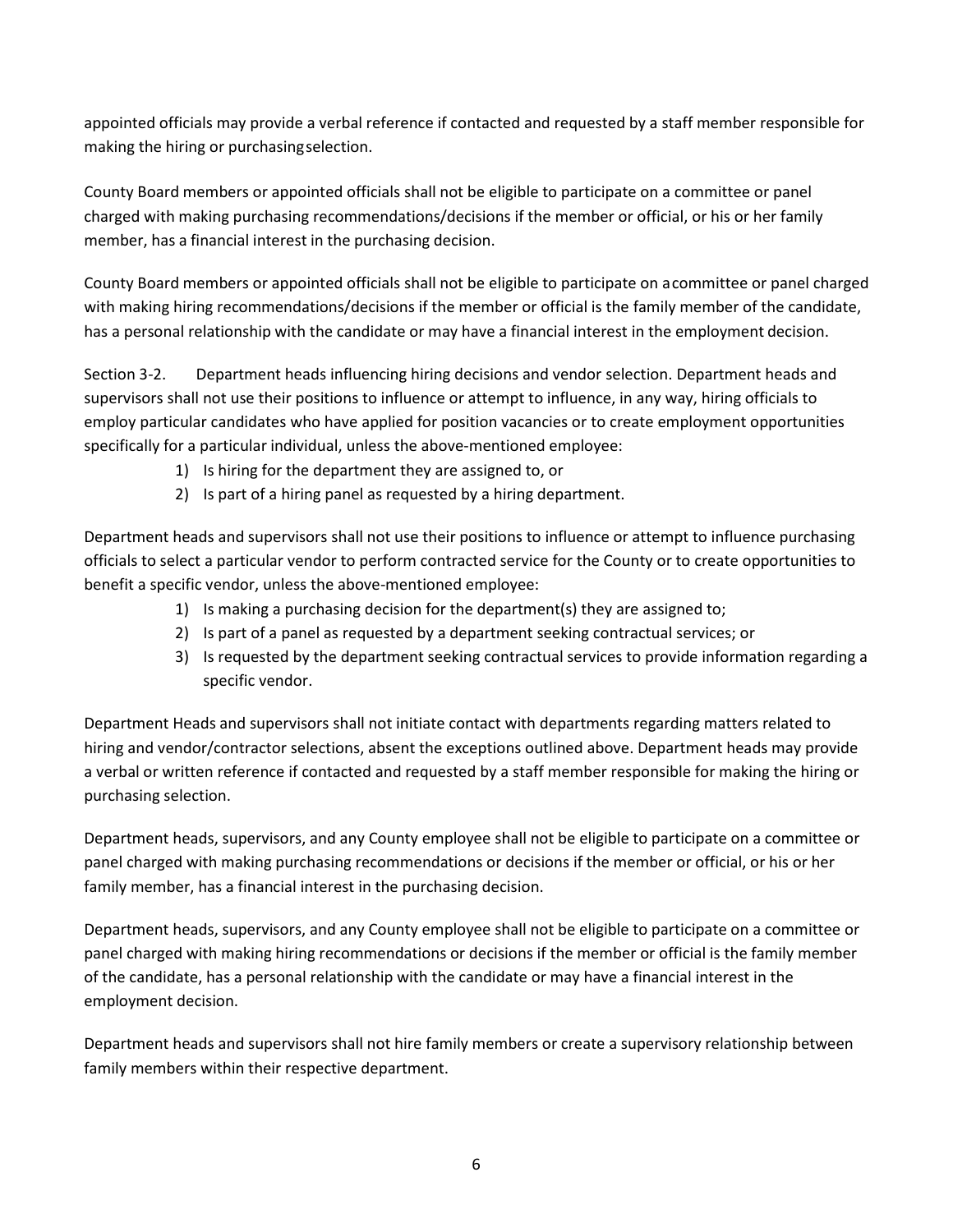Family members shall not be hired or assigned to a position where their relationship to another county employee will cause a conflict of interest. Exceptions may be considered if the person in question possesses a unique skill set or there are other unique overriding circumstances that require an exception. Such situations must be submitted to the Human Resources Director and the County Administrator for consideration and approval.

Department heads and supervisory staff that provide enterprise-wide support services (such as Information Technology, Human Resources, and Finance & Administrative Services) shall disclose to the Human Resources Department and the County Administrator's Office any family member working for or applying for a position with the county. Likewise, any person who is a family member of an enterprise-wide department head or supervisor must disclose his or her relationship during the application process. Any person who accepts a position with the county and discovers that a family member is an enterprise-wide department head or supervisor must disclose his or her relationship to the Department of Human Resources and the County Administrator's Office once becoming aware of such relation. If the new employee intentionally fails to disclose their relation, he or she is subject to disciplinary action up to and including termination.

## **ARTICLE 4 GIFT BAN**

Section 4‐1. Gift Ban. Except as permitted by this Article, no officer or employee, and no immediate family member living with any officer or employee (collectively referred to herein as "recipients"), shall intentionally solicit or accept any gift from any prohibited source, as defined herein, or which is otherwise prohibited by law or ordinance. No prohibited source shall intentionally offer or make a gift that violates this Section.

Section 4‐2. Exceptions. Section 4‐1 is not applicable to the following, each of which are independent of every other:

- 1) Opportunities, benefits, and services that are available on the same conditions as for the general public.
- 2) Anything for which the officer or employee, or his or her immediate family member, pays the fair market value.
- 3) Any (i) contribution that is lawfully made under the Election Code or (ii) activities associated with a fundraising event in support of a political organization or candidate.
- 4) Educational materials and missions.
- 5) Travel expenses for a meeting to discuss business.
- 6) A gift from a relative, meaning those people related to the individual as father, mother, son, daughter, brother, sister, uncle, aunt, great uncle, great aunt, first cousin, nephew, niece, husband, wife, grandfather, grandmother, grandson, granddaughter, father‐in‐law, mother‐in‐ law, son‐in‐law, daughter‐in‐law, brother‐in‐law, sister‐in‐law, half-brother, half-sister, and including the father, mother, grandfather, or grandmother of the individual's spouse and the individual's fiancé or fiancée.
- 7) Anything provided by an individual on the basis or a personal friendship unless the recipient has reason to believe that, under the circumstances, the gift was provided because of the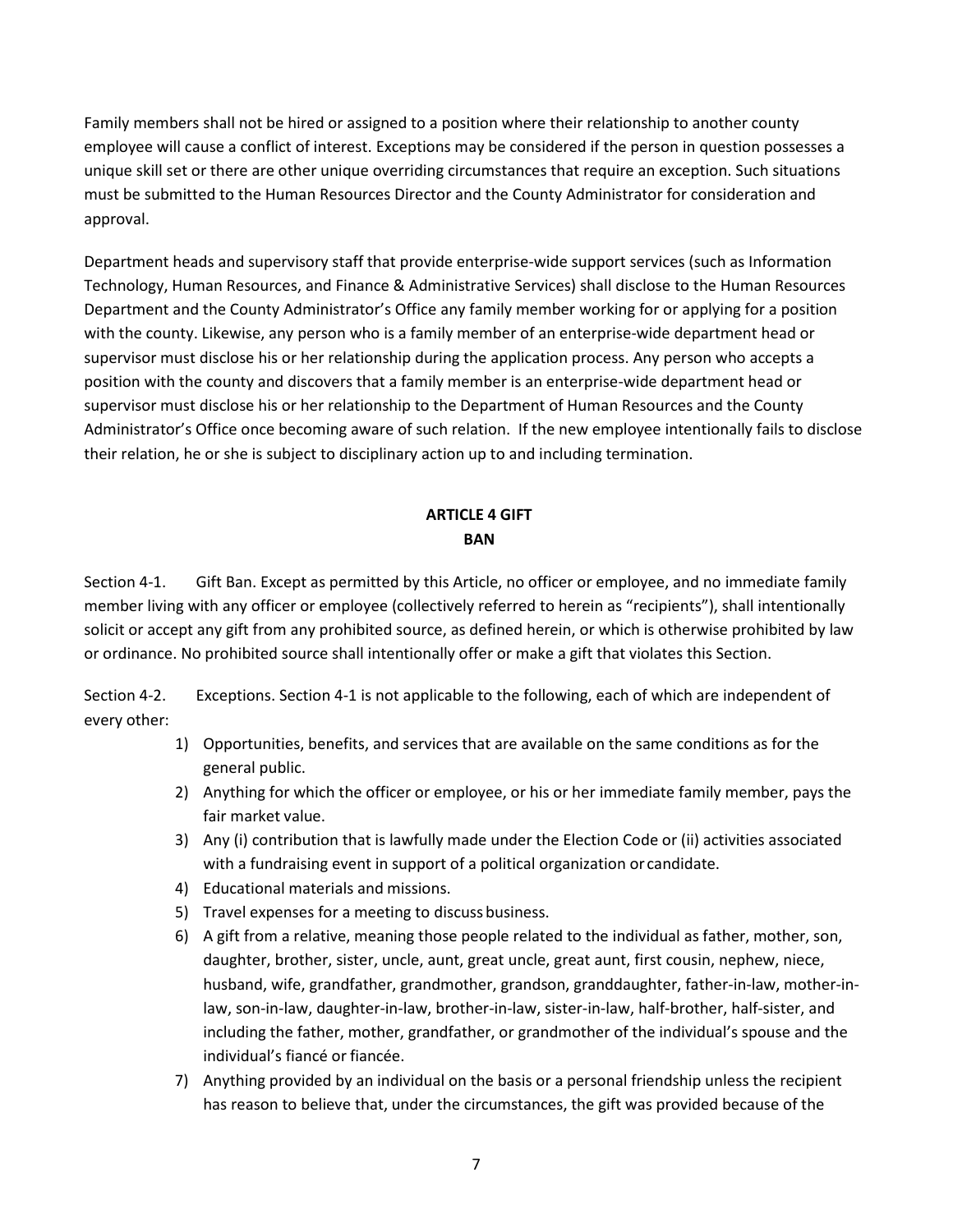official position or employment of the recipient or his or her immediate family member and not because of the personalfriendship. In determining whether a gift is provided on the basis of personal friendship, the recipient shall consider the circumstances under which the gift was offered, such as:

- a) The history of the relationship between the individual giving the gift and the recipient of the gift, including any previous exchange of gifts between those individuals;
- b) Whether to the actual knowledge of the recipient the individual who gave the gift personally paid for the gift or sought a tax deduction or business reimbursement for the gift; and
- c) Whether to the actual knowledge of the recipient the individual who gave the gift also at the same time gave the same or similar gifts to other officers or employees, or their immediate family members.
- 8) Food or refreshments not exceeding \$75.00 per person in value on a single calendar day, provided that the food or refreshments are consumed on the premises from which they were purchased, prepared, or catered. For the purposes of this Section, "catered" means food or refreshments that are purchased ready to consume which are delivered by anymeans.
- 9) Food, refreshments, lodging, transportation, and other benefits resulting from outside business or employment activities (or outside activities that are not connected to the official duties of the officer or employee), if the benefits have not been offered or enhanced because of the official position or employment of the officer or employee, and are customarily provided to others in similar circumstances.
- 10) Intra‐governmental and inter‐governmental gifts. For the purpose of this Act, "intra‐ governmental gift" means any gift given to an officer or employee from another officer or employee, and "inter-governmental gift" means any gift given to an officer or employee by an officer or employee of another governmental entity.
- 11) Bequests, inheritances, and other transfers at death.
- 12) Any item or items from any one prohibited source during any calendar year having a cumulative total value of less than \$100.00.

Section 4‐3. Disposition of gifts. An officer or employee, or an immediate family member living with the officer or employee, does not violate this Ordinance if the recipient promptly takes reasonable action to return a gift from a prohibited source to its source or gives the gift or an amount equal to its value to an appropriate charity that is exempt from income taxation under Section 501(c)(3) of the Internal Revenue Code of 1986, as now or hereafter amended, renumbered, or succeeded. The affected officer or employee shall maintain records regarding the return of any gifts or donation to a charity. These records shall include, at a minimum, the amount, date returned, general description of the gift, or if commensurate donation was made, the date, amount, and receiving organization.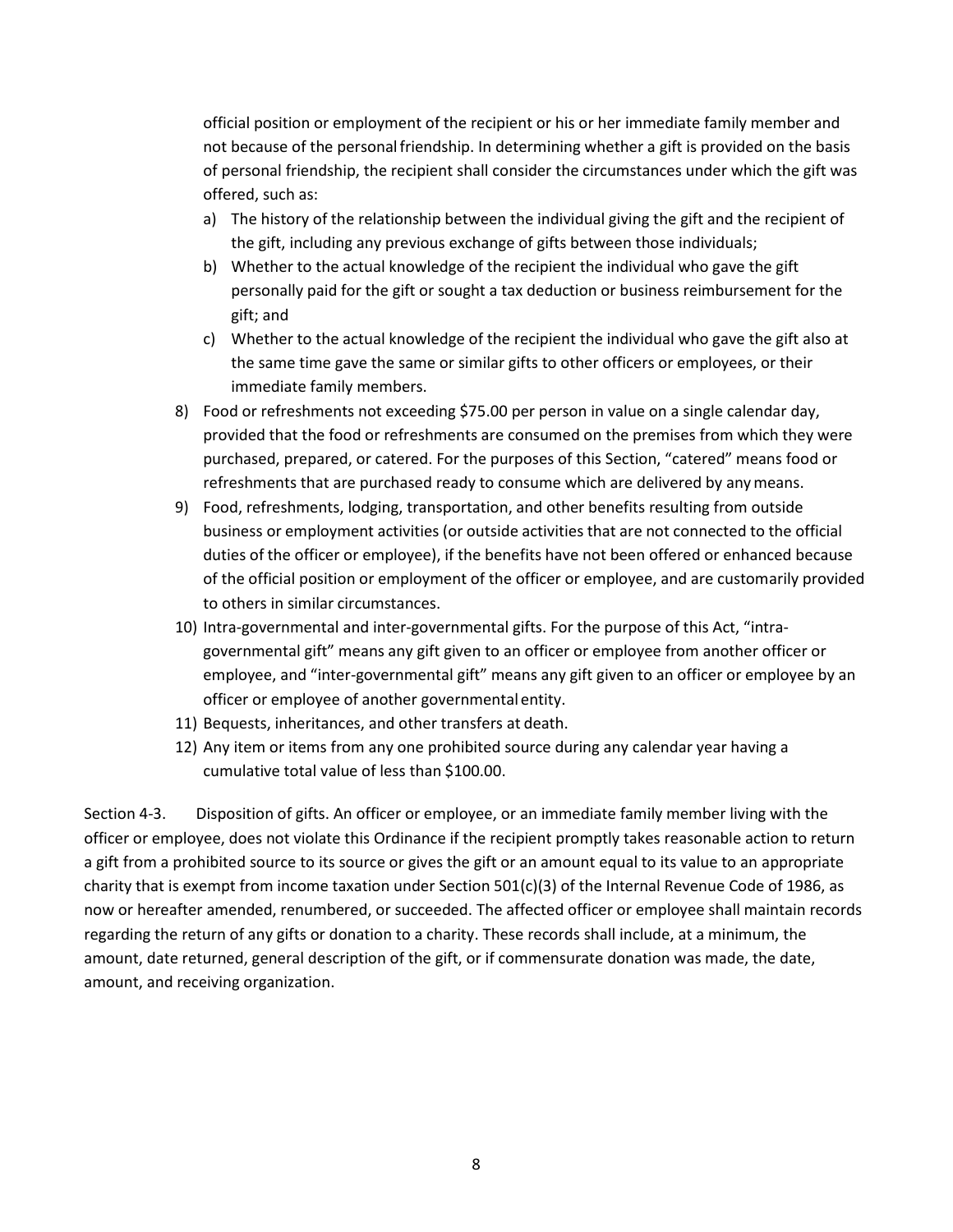### **ARTICLE 5 LOBBYING PROHIBITIONS**

Section 5‐1. Prohibited lobbying efforts. No former employee or officer of Lake County shall, within a period of one year immediately after the termination of their employment, knowingly accept employment or receive compensation or fees for services from any person or entity to lobby any officer or employee of the county, when during the year immediately preceding termination of employment, that employee or officer:

- 1) Participated personally and substantially in a regulatory or licensing decision that directly applied to the person or entity, or its parent or subsidiary; or
- 2) Participated personally and substantially in the award of a contract or issuance of a change order, with a cumulative value of \$25,000 or more to the person or entity, or its parent or subsidiary.

## **ARTICLE 6 ETHICS ADVISOR**

Section 6‐1. The Lake County Director of Human Resources, or his or her designee, shall be the Ethics Advisor for Lake County.

Section 6-2. The Ethics Advisor shall have the following duties:

- 1) To provide guidance to the officers and employees of Lake County concerning the interpretation of and compliance with the provisions of this Ordinance and State ethicslaws.
- 2) To conduct research in the field of governmental ethics and to assist with the development of educational programs as deemed necessary to affect the intent of this Ordinance.
- 3) To develop and provide training on this Ordinance for officers andemployees.
- 4) To perform such other duties as may be delegated by the County Board as deemed necessary to affect the intent of thisOrdinance.

## **ARTICLE 7 ETHICS INVESTIGATOR**

Section 7-1. The Lake County State's Attorney ("SAO"), or his or her designee, shall be the Ethics Investigator for Lake County.

Section 7-2. The Ethics Investigator shall have the following duties:

- 1) To provide legal guidance to the Ethics Advisor concerning the interpretation of and compliance with the provision of this Ordinance and State ethicslaws.
- 2) To conduct an investigation of complaints and render findings that may lead to legal adjudication.
- 3) As warranted by the facts, to file a legal complaint in the Circuit Court of the 19<sup>th</sup> Judicial Circuit alleging a violation of this Ordinance or exercise such discretion to resolve complaints without resorting to the filing of a legal complaint.
- 4) To perform such other duties as may be delegated by the County Board or as deemed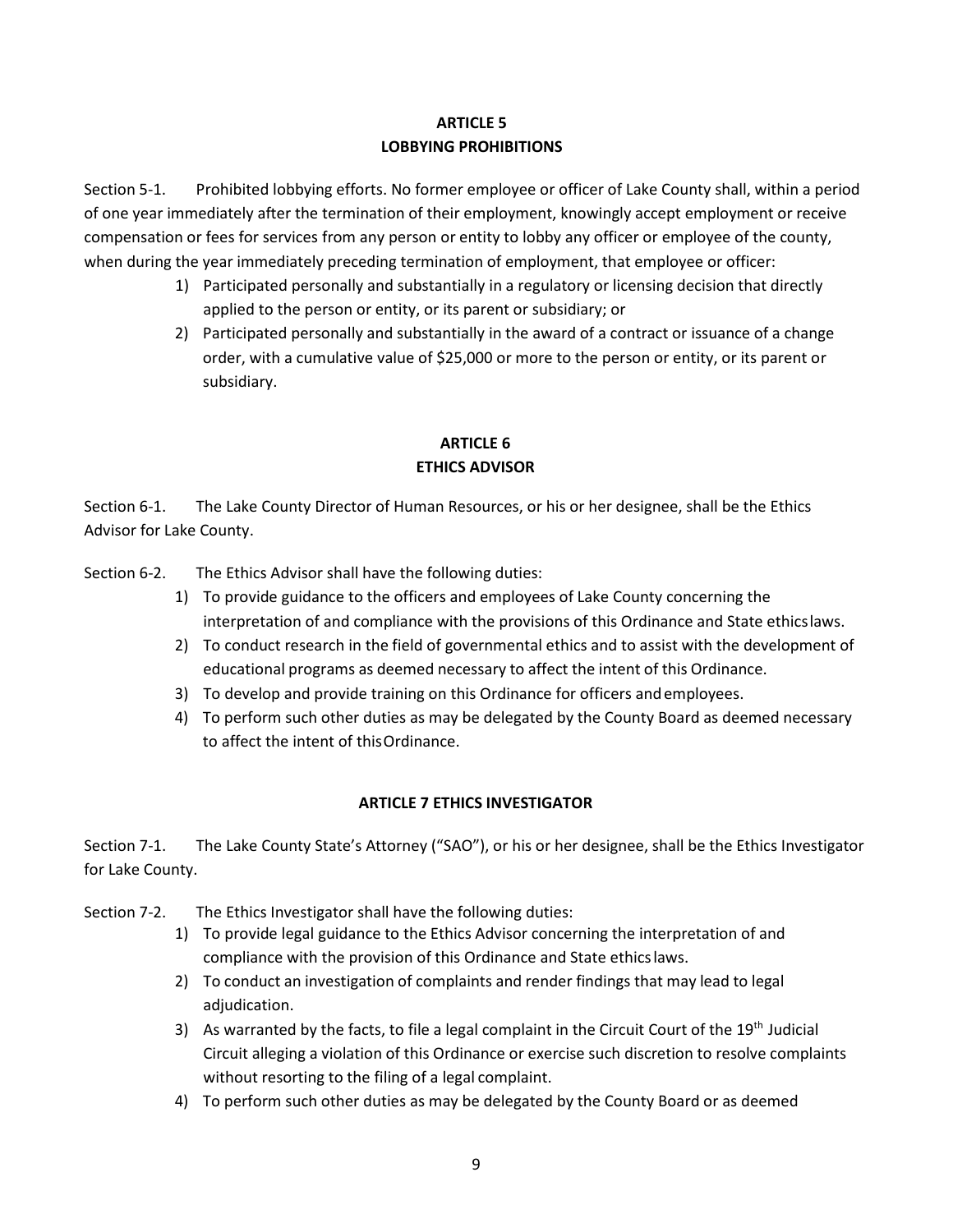appropriate by the SAO in the exercise of its professional judgment in the enforcement of this Ordinance.

## **ARTICLE 8 ETHICS & OVERSIGHT COMMITTEE**

Section 8‐1. The Ethics & Oversight Committee shall consist of County Board Members who are appointed by the County Board Chairman and with the consent of the County Board.

Section 8-2. The purpose of the Ethics & Oversight Committee shall be review, revise, and enforce Lake County's Ethics Ordinance and the Lake County Standards of Conduct Ordinance authorized by Public Act 98- 0779.

## **ARTICLE 9 INQUIRY & COMPLAINT PROCEDURES**

Section 9‐1. Employees and officers may request an official interpretation/clarification from the Ethics Advisor regarding permissible and prohibited activities of this Ordinance. All requests for interpretation/clarification must be in writing.

Section 9‐2. Employees, officers and the public may file a complaint alleging violation of this Ordinance with the Ethics Advisor. All complaints must be submitted in writing by using the Ethics Complaint/Inquiry Form (see attached).

Section 9‐3. Employees may also use an anonymous reporting system to submit a complaint alleging violation of this Ordinance. This reporting system allows employees to report complaints through a third party who will document and submit the complaint to the Ethics Advisor anonymously. Employees will be provided with updates regarding the investigation and ultimate resolution of the complaint through a website maintained by the third party. Information regarding this system will be provided by the County through regular employee communication websites, bulletin boards, emails, and memorandums, as deemed appropriate.

Section 9-4. Within three (3) business days of receiving the complaint or inquiry the complainant will be provided with a notification that a complaint has been received. In addition, the respondent shall be notified that a complaint has been filed against him or her and provided a copy of the complaint. Upon receipt of the complaint, the Ethics Advisor may:

- 1) Conduct a preliminary investigation into the circumstances as described by thecomplainant;
- 2) Respond to matters related to policy interpretation and /or clarification; or
- 3) Refer the complaint to the Ethics Investigator if the complaint cannot be resolved or addressed through policy interpretation by the EthicsAdvisor.

Section 9-5. If the complaint is referred to the Ethics Investigator, the Investigator will conduct an investigation into whether the Ordinance was violated. If the Ethics Investigator determines that the complaint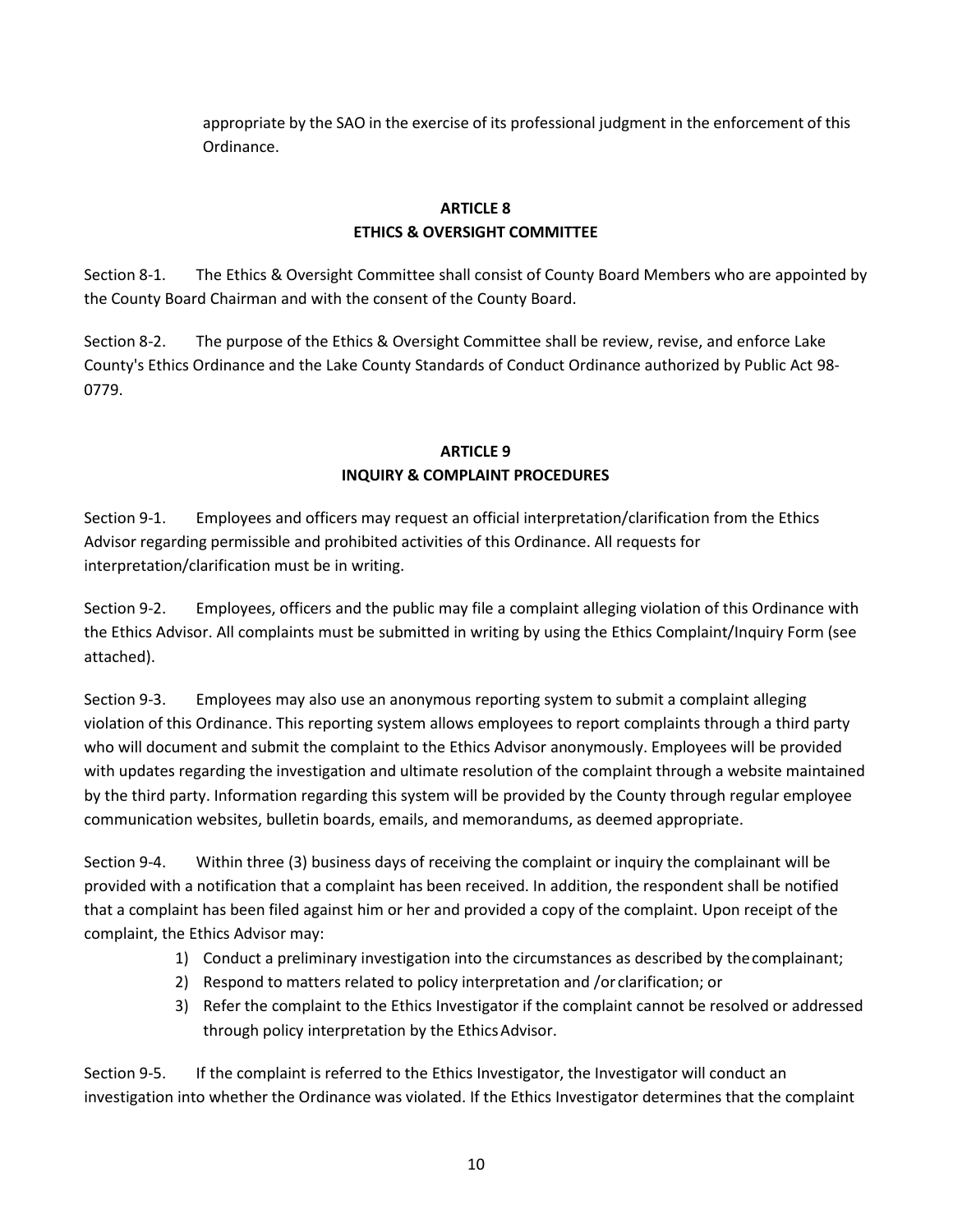is not well‐founded or that no violation of the Ordinance has occurred, the matter will be referred back to the Ethics Advisor. The Ethics Advisor will promptly notify the complainant and the subject of the complaint of the Investigator's determination. If the Investigator determines that the complaint is well-founded and that a violation of the Ordinance has likely occurred, the Investigator shall notify the Ethics & Oversight Committee and the Ethics Advisor of this determination and:

- 1) For violations of Articles 2 and 4, the Investigator may initiate a court proceeding in the Circuit Court of the 19<sup>th</sup> Judicial Circuit and pursue the remedies, penalties, and fines set forth in Section 11 for violation of this Ordinance. The Committee will be advised of any court proceeding taken against an official or employee.
- 2) For any other violation of this Ordinance, the matter will be presented to the Committee where a decision will be made to obtain additional information and/or recommend action to be taken by the County Board.

## **ARTICLE 10 WHISTLEBLOWER PROTECTION**

Section 10-1. It shall be a violation of this Ordinance for an officer or employee to take any retaliatory action against an employee that does any of the following:

- 1) Discloses or reports pursuant to this Ordinance an activity, policy, or practice of any officer or employee that the disclosing or reporting employee reasonably believes is in violation of this Ordinance.
- 2) Provides information to the Ethics Officer or Ethics Investigator conducting an investigation initiated under thisOrdinance.
- 3) Assists, participates, or testifies in a proceeding to enforce the provisions of this Ordinance.

## **ARTICLE 11 PENALTIES**

Section 11-1. State Penalties.

- 1) A person who intentionally violates any provision of Articles 2 or 4 of this Ordinance may be punished by a term of incarceration in a penal institution other than a penitentiary for a period of not more than 364 days, and/or may be fined in an amount not to exceed \$2,500.00.
- 2) A person who intentionally violates any provision of Articles 2 or 4 of this Ordinance is subject to a fine in the amount of not less than \$1,001.00 and not more than\$5,000.00.
- 3) A person who intentionally makes a false report alleging a violation of Articles 2 or 4 of this Ordinance may be punished by a term of incarceration in a penal institution other than a penitentiary for a period of not more than 364 days, and/or may be fined in an amount not to exceed\$2,500.00
- Section 11-2. Administrative Penalties.
	- 1) In addition to any other penalty that may be applicable, whether criminal or civil, an appointed officer or employee who intentionally violates any provision of this Ordinance, may be subject